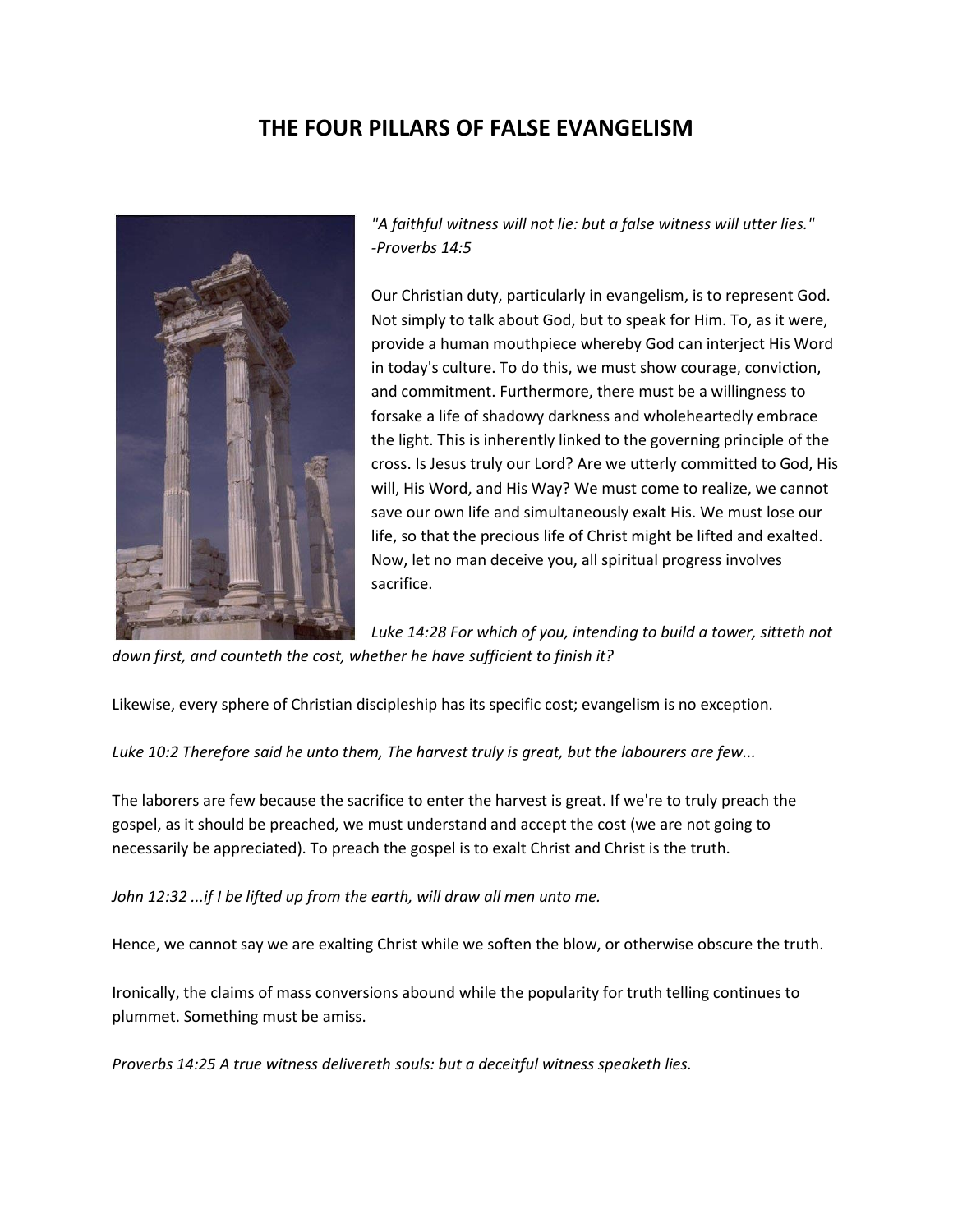In a phrase, truth-telling constitutes our obligation as Biblical evangelists.

*Acts 20:26-27 Wherefore I take you to record this day, that I am pure from the blood of all men. For I have not shunned to declare unto you all the counsel of God.*

However, those, who secretly harbor sin/compromise are disturbed by the light.

*John 3:20 For every one that doeth evil hateth the light...*

Few believe they are lying, but like the religious pundits of Jesus' day they...

*Mark 7:13 Mak(e)ing the word of God of none effect through (their) your tradition...*

Many today are embarrassed with God's methodology. They apparently feel obligated to apologize for His ways and His Words. They subconsciously suppose that God is a bit outdated, His method's are obsolete, and are unfit for the 21st century. Hence, they believe that they're merely doing Jesus a service in adjusting His methods and character to appeal to a broader base of interest. Accordingly, modern day evangelistic methods tend to work off these four progressive false premises: meaning one logically unfolds into another. Thus, "The four pillars of false Evangelism:"

### **MEN ARE SEEN AS VICTIMS OF SIN, INSTEAD OF CULPRITS**

*Romans 2:15 ...the law written in their hearts, their conscience also bearing witness, and their thoughts the mean while accusing or else excusing one another*

Sinners are not misguided unfortunates, but depraved rebels who knowingly resist God. Now, the fact that Scripture refers to men as "sinners" expresses culpability. For sinners are those who willfully commit sin. Sin, both in nature and behavior, is nothing more than a bold reflection of man's universal defiance against God.

"There is a danger in these days of toning down the meaning of the word {sin} until it means something less altogether than what the Bible teaches, and what God means by sin. Some regard it as a sort of pardonable naughtiness for which men are to be pitied rather than blamed, the result of weakness rather than wickedness, but the Bible teaching is very different. Sin is lawlessness. It is setting up our will against God's will. Sin defies law because it is law; resist restraint because it is restraint; contest authority with God because He is God." -Thomas Cook

We know, among other things, repentance demands a change of mind in regards to sin. Hence, it stands to reason, a failure to repent, leaves men with flowery and permissive ideas about sin. An inward sympathy with sin and sinners reveals a heart that is still allied with rebellion. We want the sinner to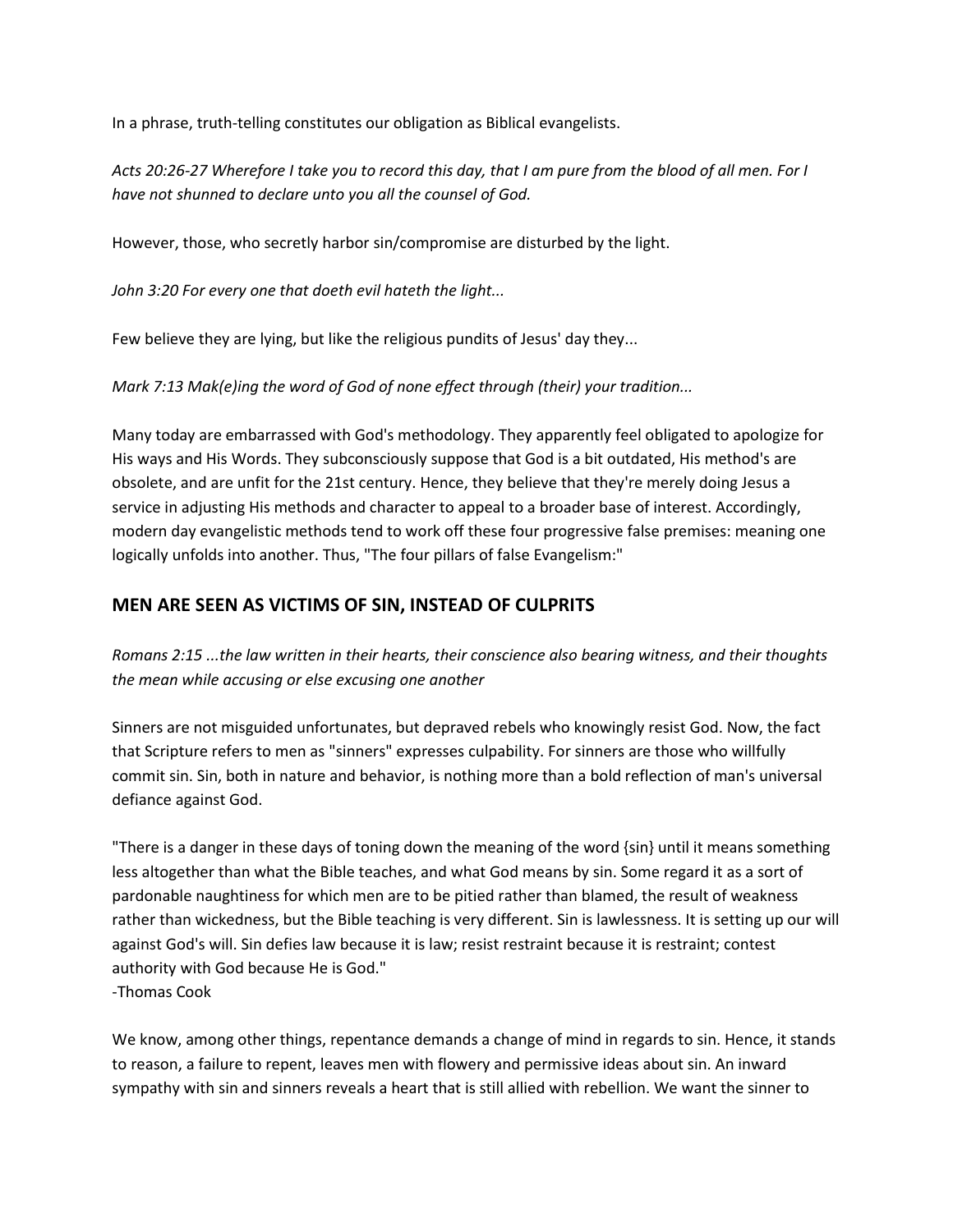repent and be delivered but we dare not soft-soap His disobedience.

*Isaiah 57:21 There is no peace, saith my God, to the wicked.*

Nobody, and I mean nobody, who has truly repented will casually oppose the public denunciation of sin and sinners.

*Exodus 23:1 Thou shalt not raise a false report: put not thine hand with the wicked to be an unrighteous witness.*

Graphic shaming of sin, accurate and frank descriptions for sinners, is when this undercurrent of sympathy will surface. This Antinomian church-age is opposed to law with its restrictions, restraints, and condemnation of insubordination.

*Proverbs 28:4-5 They that forsake the law praise the wicked: but such as keep the law contend with them. 5Evil men understand not judgment: but they that seek the Lord understand all things.*

The worldly-wise sages of the new gospel, in their refusal to repent themselves, have manufactured a message void of repentance. They've come to assume that sinners are victims, rather than culprits, and this leads us to our next pillar...

### **IT IS PRESUMED THAT GOD IS MISUNDERSTOOD, RATHER THAN HATED BY FALLEN MAN**

*John 15:18 If the world hate you, ye know that it hated me before it hated you.*

If we embrace the concept that sinners are passive victims we must assume they are misinformed, rather than opposed to God. The Bible teaches that fallen humanity exists in a state of latent hostility, opposition, and hatred toward God. The Scriptures define this universal condition as sin and the individuals therein as sinners. Amazingly, I have often heard preachers describing their past lives saying, *"I wasn't a bad person, I just didn't know God."* Such statements reveal, at best, a deep misunderstanding of the Bible doctrine of the fall of man. The abject depravity of sinful humanity is described in...

*Romans 8:7-8 ...the carnal mind is enmity against God: for it is not subject to the law of God, neither indeed can be. 8So then they that are in the flesh cannot please God.*

Enmity: {Greek} ekh'-thrah, Hostility, or hatred ~ it is even transated "hatred" in Galatians 5:20 describing the works of the flesh.

Thus, simply stated: *all sinners hate God.* There is nothing more fundamental to Christianity as the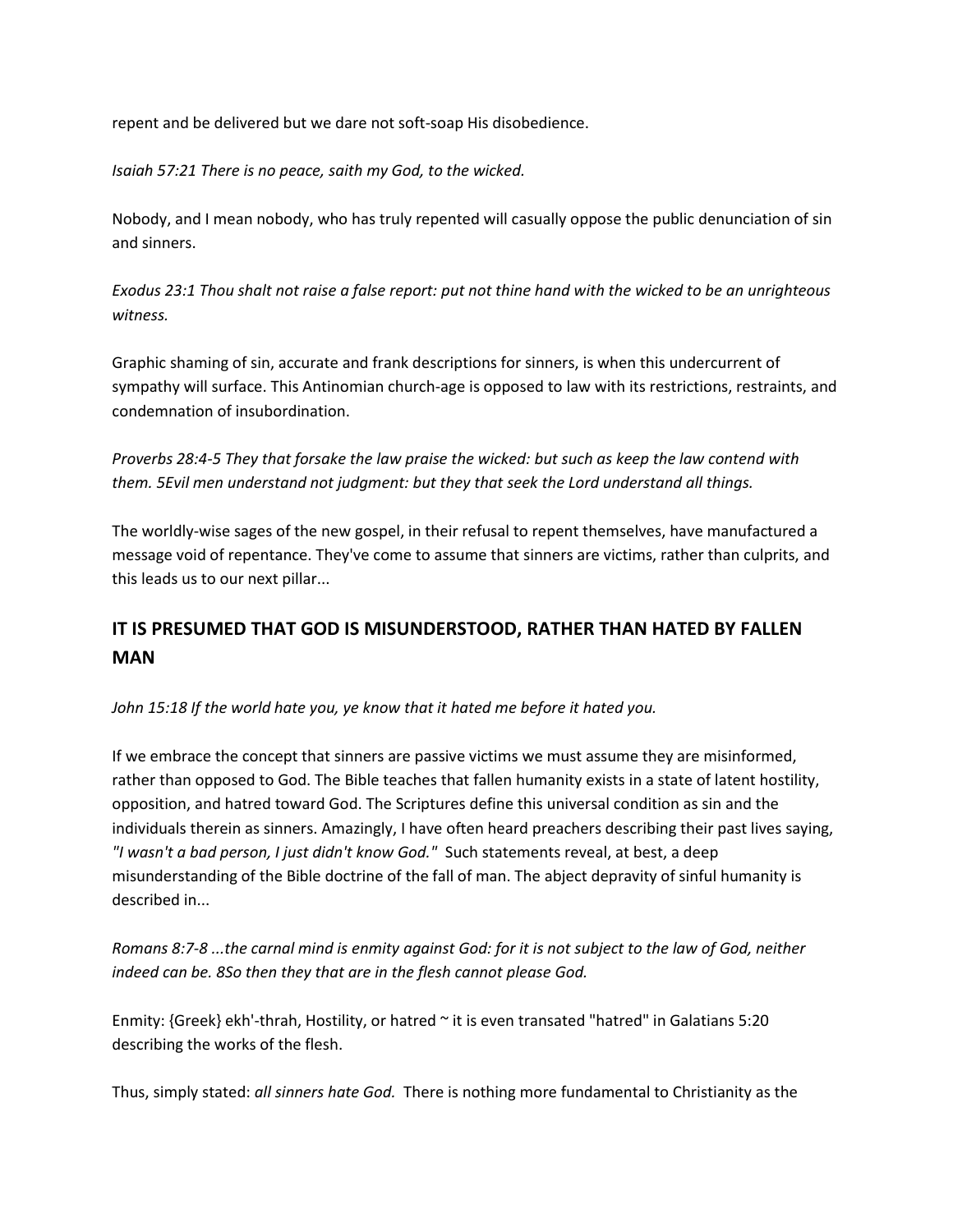doctrinal truths that sinners are utterly sinful and God is altogether holy. However, I have found there is perhaps nothing more offensive to the ignorant, the unconverted, and the religious hypocrite. Again, this reveals we say "Amen" to the Bible in theory, but reject it in practice. Men must be born-again for many reasons, but one is that sinners don't have the capacity to love God.

I've heard men say that the interest we see today for the occult is an indication that men are spiritually hungry. This is not only unscriptural but foolish. How does infatuation with Satan translate into a hunger for Jesus? Others, are saying that multitudes of Buddhist, Muslims, and pagans are sincere, but only misguided, "if they could only hear..." they say. True, we must preach, some will repent, but they are not victims...

#### *Romans 1:20 ...so that they are without excuse*

The Bible clearly teaches that no one is seeking God apart from prevenient grace that comes from the declaration of the gospel.

*Romans 3:11 There is none that understandeth, there is none that seeketh after God.*

We must communicate that the breach between man and God is of a moral nature. Otherwise, we will misrepresent Him.

*Jeremiah 23:17 They say still unto them that despise me, The Lord hath said, Ye shall have peace; and they say unto every one that walketh after the imagination of his own heart, No evil shall come upon you.*

But the false gospel of today overlooks the opposition of sinful man towards God, and...

## **THEREFORE, THE PROBLEM IS CONSIDERED ONE OF COMMUNICATION, RATHER THAN RECONCILIATION**

*2 Cor. 5:18 And all things are of God, who hath reconciled us to himself by Jesus Christ, and hath given to us the ministry of reconciliation...*

Reconciliation: {Greek} kat-al-lag-ay', To restore to divine favor by means of faith in the atonement.

The false church of today subconsciously supposes gospel declaration is a mere matter of providing men with information. They scold the Biblical evangelist with, "you can't simply come out here and denounce sin and proclaim judgment, you must explain." However, we are not called to inform but to reconcile. And not only this, but we are called to reconcile men unto God, not God unto men. We don't cloak the terrible realities of sin and judgment in an attempt to make the gospel more acceptable to the carnal mind. Reconciliation is the act of bringing two opposing parties to peaceful terms. This is impossible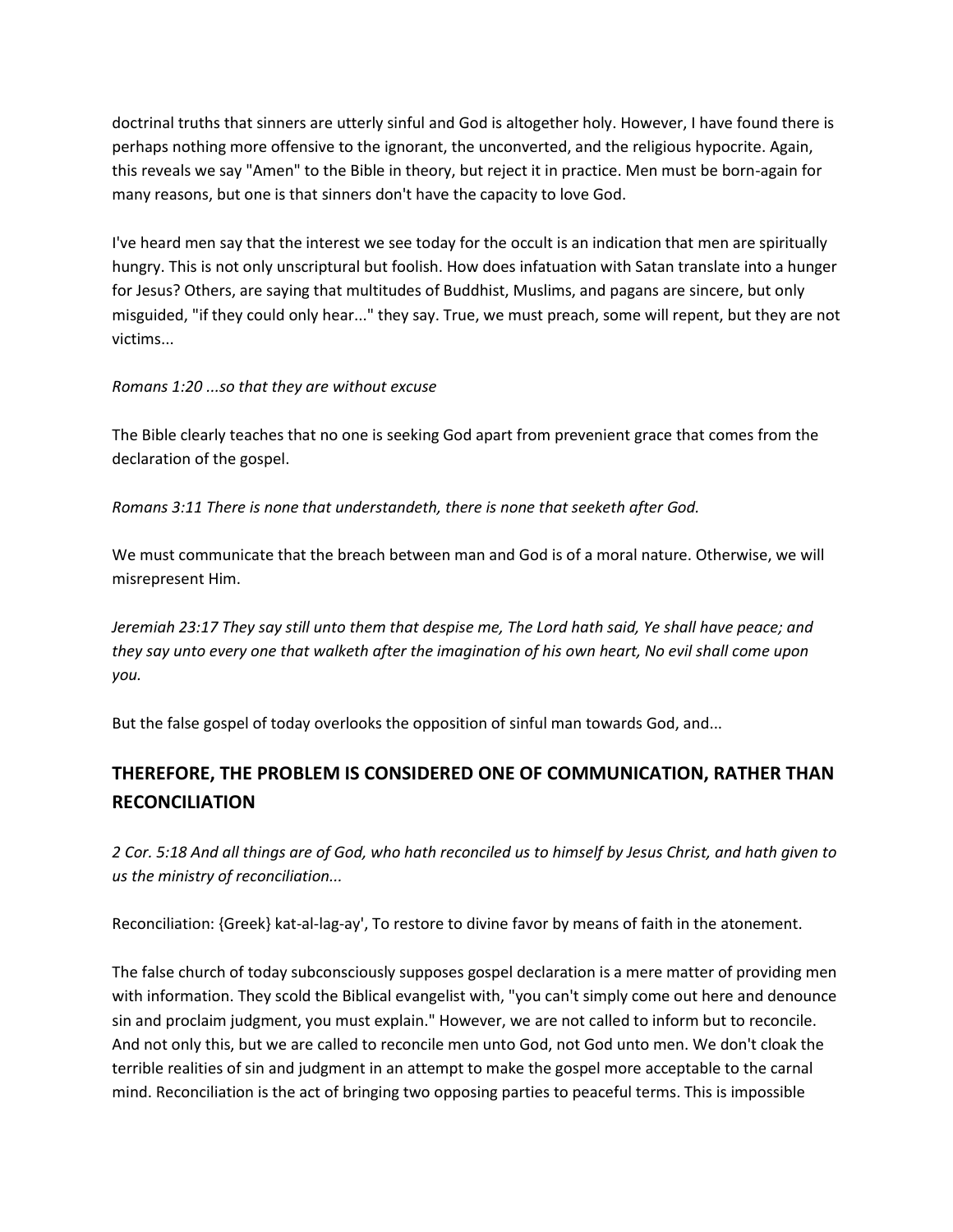apart from a change. Again, we cannot promote reconciliation without preaching repentance. And, we cannot preach repentance without exposing sin. Someone is wrong, someone is guilty, someone should be ashamed, and someone must change. The Holy Ghost, as Jesus said, comes to reprove the world of sin, righteousness, and judgment.

*Isaiah 1:18 Come now, and let us reason together, saith the Lord: though your sins be as scarlet, they shall be as white as snow; though they be red like crimson, they shall be as wool.*

Reason: {Hebrew} yaw-kahh', To dispute, judge, plead, convict, convince, correct, rebuke, reprove.

The first order of business with God is to deal with men not on an intellectual plane, but rather on a moral plane. When I was lost I intellectually denied the faith but I had a defiled, agitated conscience. But all this is unnecessary if there is merely a misunderstanding. Let the un-churched, as they say, simply see the benefits of the gospel. That God wants them happy and prosperous. That Jesus has secured an eternal place for them in paradise.

That all this is a free gift, no strings attached, come and enjoy. No used car salesman ever made a better pitch.

# **CONSEQUENTLY, INSTEAD OF CALLING MEN TO REPENTANCE, WE URGE THEM TO GIVE GOD A CHANCE**

This is what the great gospel message has been reduced to today. Apparently, the Biblical God is a bit too Victorian for our contemporary tastes. Terrifying folks with tales of fiery judgment and eternal damnation is considered religiously incorrect. So we've carefully stripped all the majesty and glory from the holy God of the Bible and transformed Him into a heavenly pauper begging for a chance to just show Himself valid. Is there any wonder why our churches are so powerless and impure?

In closing, allow me, for the sake of illustration, to paraphrase the basic gospel appeal of the modern church as she employs her new evangelistic appeal and presents a God nowhere found in the Bible...

"Hey, Mr. Sinner, would you just give Me an opportunity? I can make life better, honest. Sweeten the pot, enhance your life experience, make you happy, prosperous. Just give me a chance. How about a new house? New car? New wardrobe? You'd look good in alligator. What's that? Oh no, I've changed, really I have. Pay no attention to the old rhetoric of judgment and wrath, I'm the God of the N.T.. Trust me, I'm no trouble at all, give me a shot, I won't disappoint you. And I'm not intrusive. I don't want to interfere. I'll never cramp your style. And above all, I'm tolerant and non-judgmental, remember, I'm the One that said, "Thou shalt not judge." Lifestyles are not important, I look at your heart. I'm not concerned with the details, I only deal with generalities. After all, you don't have to be perfect, just forgiven. What about it? Will you give me a chance?"